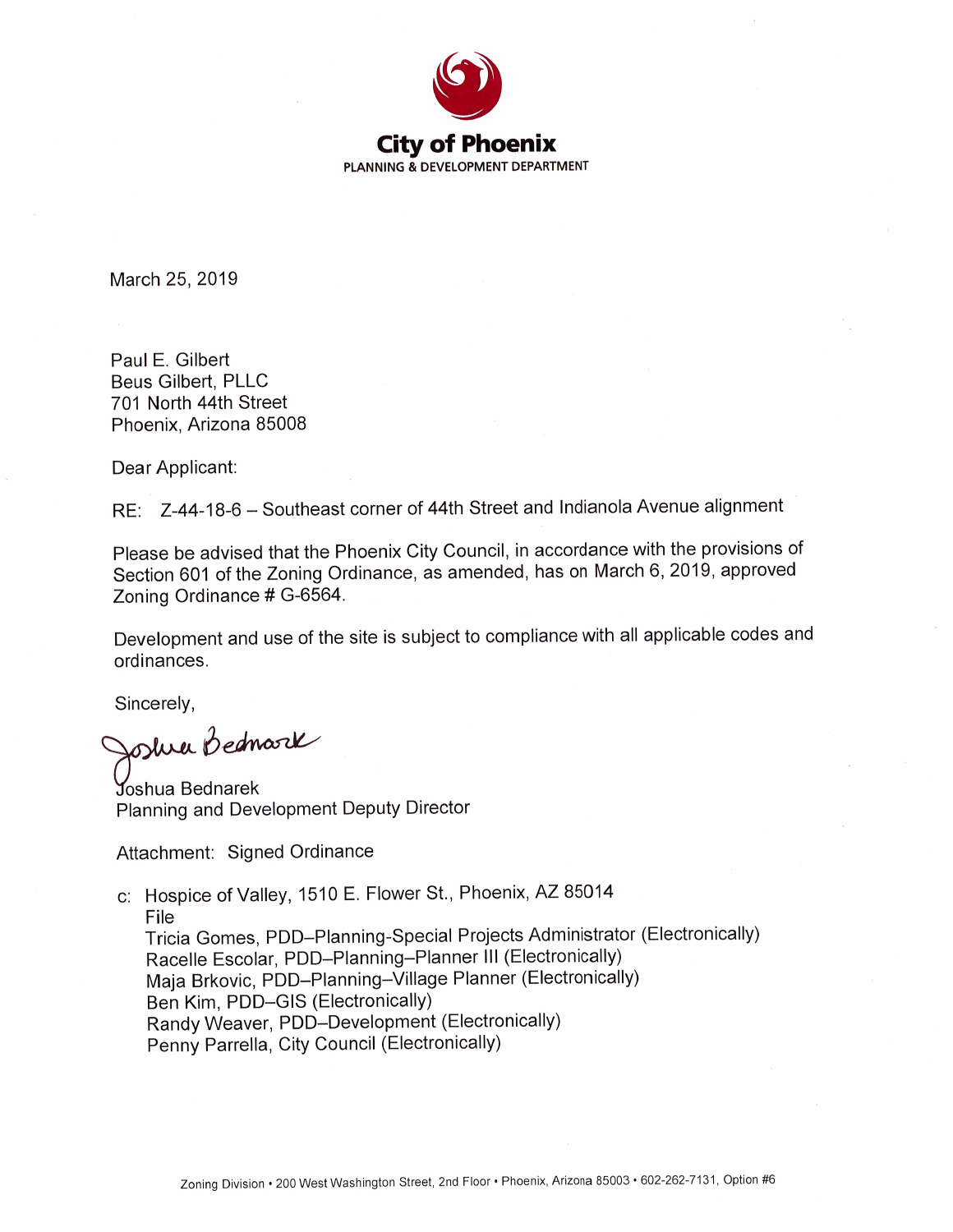Official Records of Maricopa County Recorder ADRIAN FONTES 20190199890 03/22/2019 11 :16 ELECTRONIC RECORDING G6564-7-1-1--

## ORDINANCE G-6564

AN ORDINANCE AMENDING THE ZONING DISTRICT MAP ADOPTED PURSUANT TO SECTION 601 OF THE CITY OF PHOENIX ORDINANCE BY CHANGING THE ZONING DISTRICT CLASSIFICATION FOR THE PARCEL DESCRIBED HEREIN (CASE Z-44-18-6) FROM R1-10 (SINGLE-FAMILY RESIDENCE DISTRICT) TO PUD (PLANNED UNIT DEVELOPMENT).

follows: BE IT ORDAINED BY THE COUNCIL OF THE CITY OF PHOENIX, as

SECTION 1. The zoning of a 3.56 acre property located at the southeast corner of 44th Street and Indianola Avenue in a portion of Section 30, Township 2 North, Range 4 East, as described more specifically in Exhibit "A," is hereby changed from "R1-10" (Single-Family Residence District) to "PUD" (Planned Unit Development).

SECTION 2. The Planning and Development Director is instructed to modify the Zoning Map of the City of Phoenix to reflect this use district classification change as shown in Exhibit "B."

SECTION 3. Due to the site's specific physical conditions and the use district applied for by the applicant, this rezoning is subject to the following stipulations, violation of which shall be treated in the same manner as a violation of the City of Phoenix Zoning Ordinance: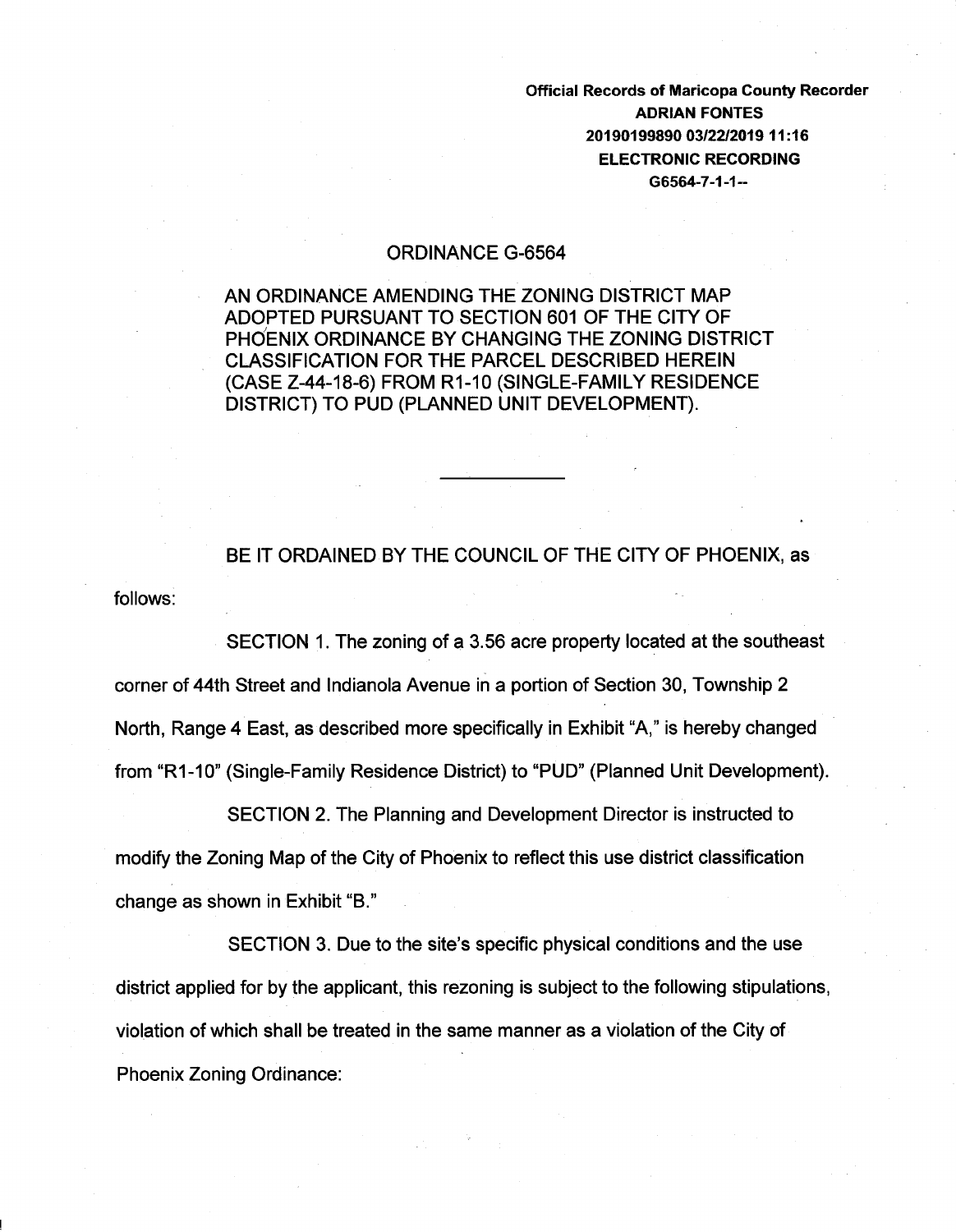- 1. An updated Development Narrative for the Hospice of the Valley Campus PUD reflecting the changes approved through this request shall be submitted to the Planning and Development Department within 30 days of City Council approval of this request. The updated Development Narrative shall be consistent with the Development Narrative date stamped December 18, 2018, as modified by the following stipulations:
	- a. Front Cover: Revise the submittal date information on the bottom to add the following: City Council adopted: [Add adoption date].
	- b. Page 4, Table of Contents: Update page numbers to match the PUD sections.
	- c. Page 4, Exhibits: Modify Exhibit 10 to "Cross-Section along Indianola Avenue" and Exhibit 11 to "Proposed Building Height and Building and Landscape Setback Exhibit."
	- d. Page 11, First Sentence, Revise as follows: "Clearly, even the proposed height is consistent and compatible with the single-family residential zoning districts...."
	- e. Page 16, Building Height, Second Paragraph, Second Sentence, Revise as follows: "The result of this compatible lot coverage is the creation of greater openness ... "
	- f. Page 16, Building Height, Second Paragraph, Fourth Sentence: Delete.
	- g. Page 17, The Landscape Design, Fourth Paragraph, First Sentence: Modify as follows: "An average 28-foot landscape setback ... "
	- h. Page 18, List of Uses: Add the following below 1.a): b) No residential dwelling units, as defined by Section 202 of the City of Phoenix Zoning Ordinance shall be permitted.
	- i. Page 21, Development Standards, Building Setbacks: Modify to Exhibit K- . 11.
	- j. Page 22, Add: Development Standards header at the top of the table.
	- k. Page 22, Landscape Setbacks/Area and Building Height: Modify to Exhibit K-11.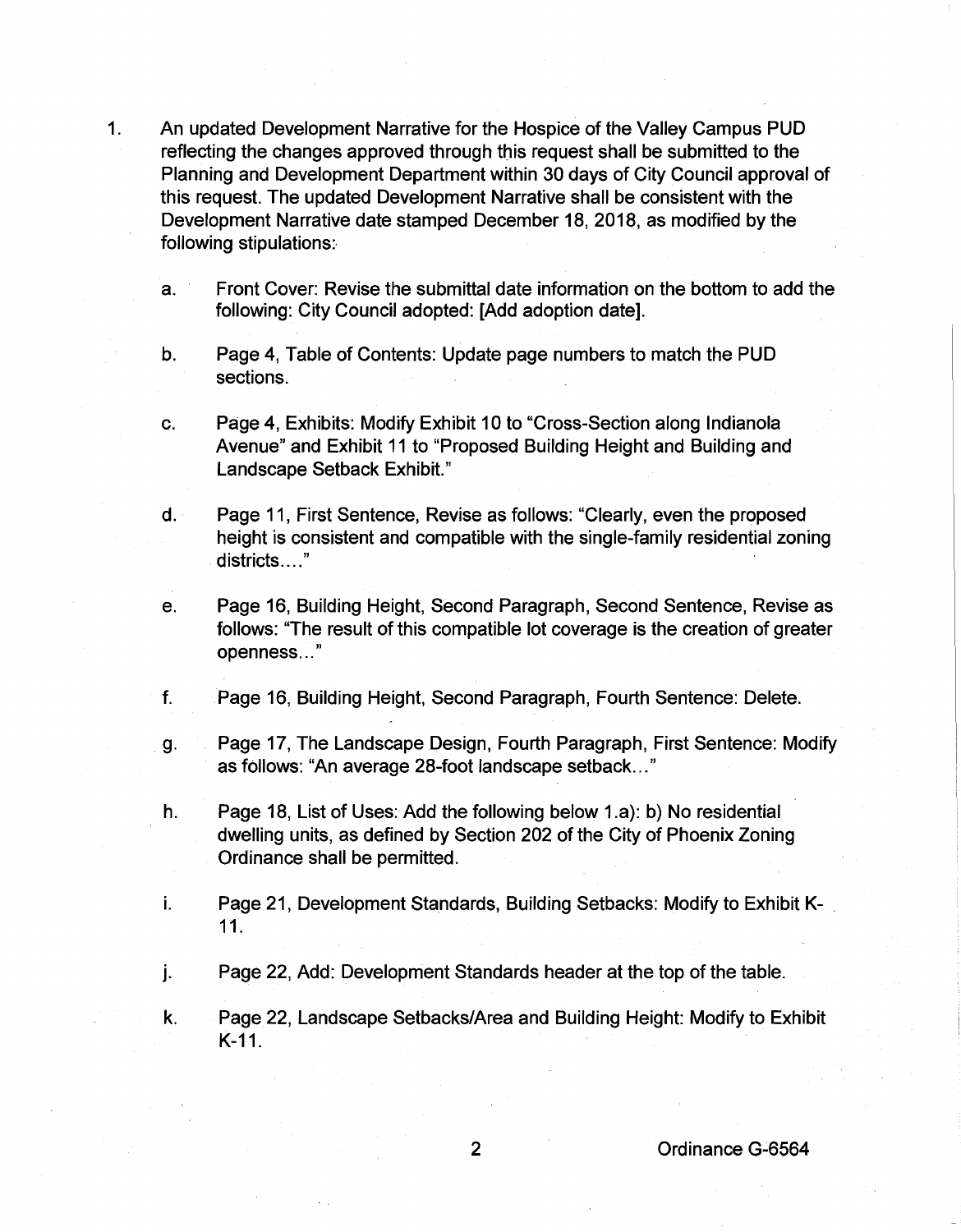- I. Page 22, Second Building Height Standard, Add "Maximum" in front of Building Height and change the maximum building height to 25-feet.
- m. Page 22, Lot Coverage, Delete: "Note: Calculations assume gross site area including Indianola Avenue."
- n. Page 26, Design Guidelines, 2.c, Modify as follows: "Building facades shall not exceed 40 linear feet without architectural embellishments ... "
- o. Page 26, Design Guidelines, Façade articulation standards, Add the following: "g. Second story windows shall be prohibited along the southern property line."
- p. Page 29, Sustainability, Add the following requirement: "6. Recycling collection areas shall be identified on the site plan at the time of the site plan review process. A minimum of two recycle containers to service the development shall be provided, as approved by the Planning and Development Department."
- q. Exhibit 8: Modify the North and South Building Setbacks for the R1-10 Subdivision column to the following: "3 or 10 feet."
- r. Exhibit 11: Add "Proposed Building Height and Building and Landscape Setback Exhibit" above the legend and increase the legend font size.
- s. Add a lot coverage exhibit exhibiting the following:
	- 1. The primary building and the accessory structures square footage divided by the net lot area; provide calculation at the bottom of exhibit.
	- 2. Portions of the parking garage that are above 4 feet 6 inches from the natural grade square footage divided by the net lot area; provide calculations at the bottom of exhibit.

Make a reference to the exhibit in the development standards table for lot coverage in the following manner: "\*See Exhibit K-13 for lot coverage calculation standards."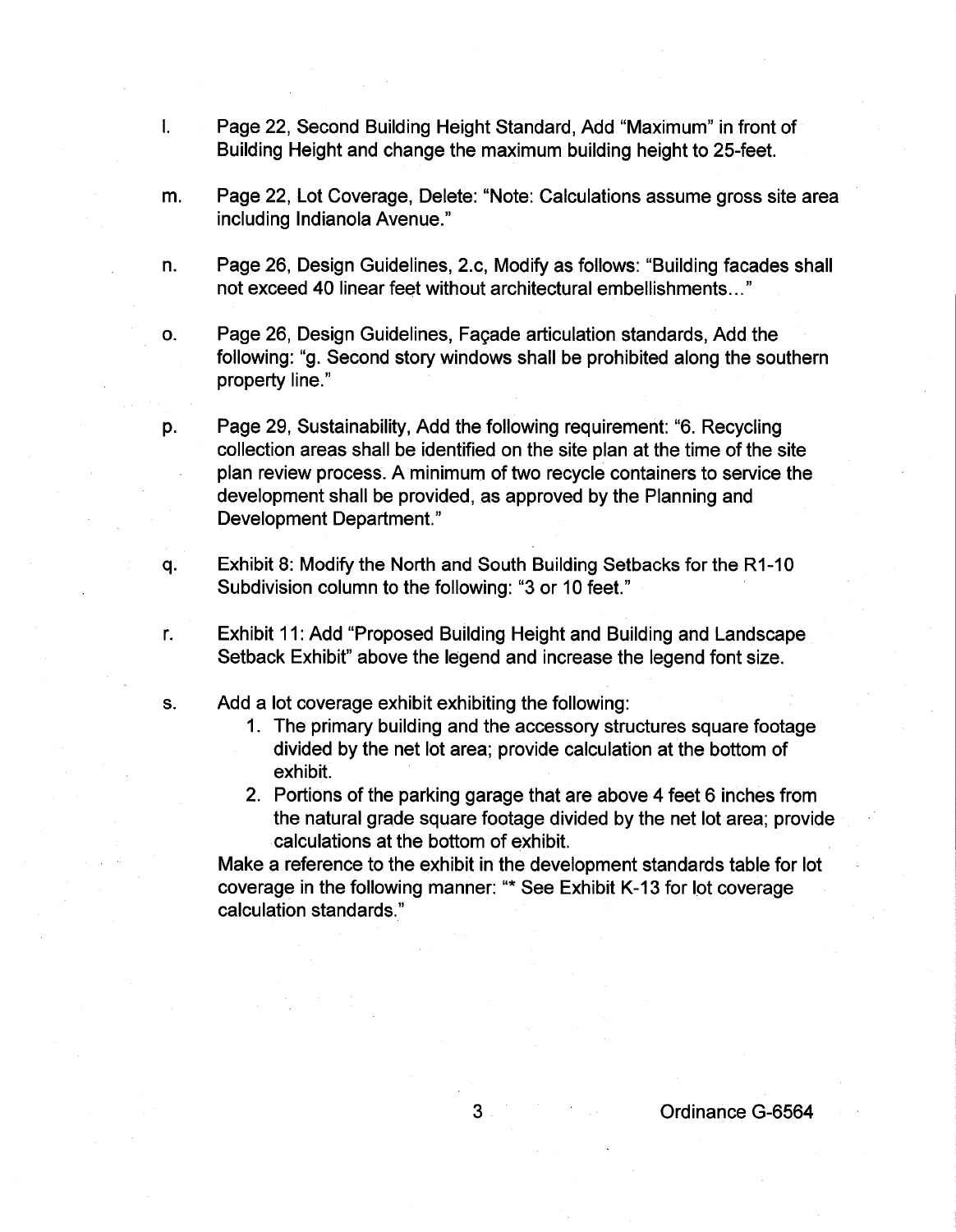2. The developer shall construct all streets within and adjacent to the development with paving, curb, gutter, sidewalk, curb ramps, streetlights, median islands, landscaping and other incidentals, as per plans approved by the Planning and Development Department. All improvements shall comply with all ADA accessibility standards.

3. The property owner shall record documents that disclose the existence, and operational characteristics of Sky Harbor International Airport (PHX) to future owners or tenants of the property. The form and content of such documents shall be according to the templates and instructions provided.

4. In the event archaeological materials are encountered during construction, the developer shall immediately cease all ground-disturbing activities within a 33-foot radius of the discovery, notify the City Archaeologist, and allow time for the . Archaeology Office to properly assess the materials.

- 5. Provide a left-turn arrow light off of 44th Street and Indianola to the existing light, as approved by the Planning and Development Department.
- 6. Prior to preliminary site plan approval, the landowner shall execute a Proposition 207 Waiver of Claims form. The Waiver shall be recorded with the Maricopa . County Recorder's Office and delivered to the City to be included in the rezoning .application file for record.

SECTION 4. If any section, subsection, sentence, clause, phrase or portion of this ordinance is for any reason held to be invalid or unconstitutional by the decision of any court of competent jurisdiction, such decision shall not affect the validity of the remaining portions hereof.

4 Ordinance G-6564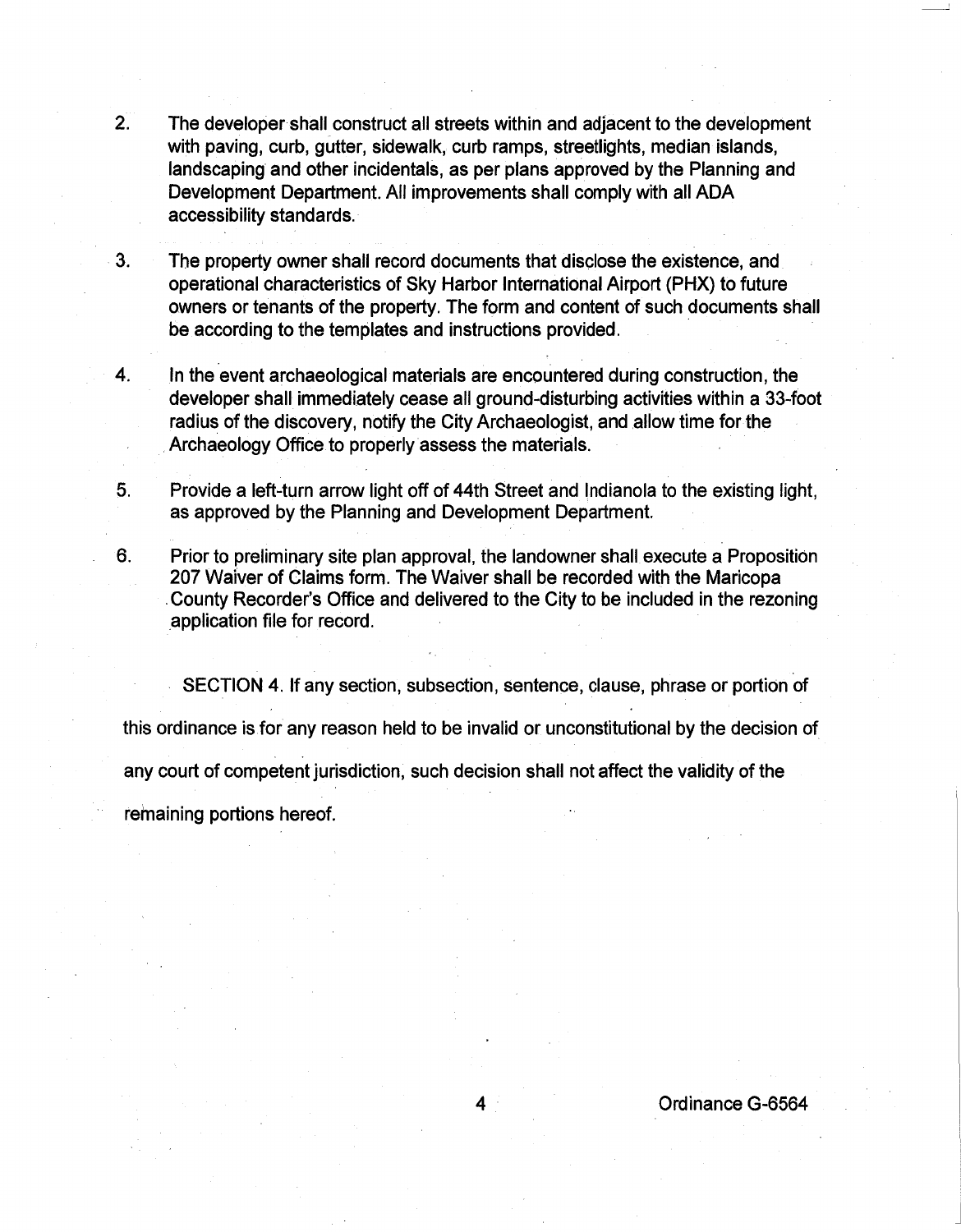PASSED by the Council of the City of Phoenix this 6th day of March,

2019.

ms AYOR

ATTEST:

~~/a-~·CityCierk



APPROVED AS TO FORM:

APPROVED AS TO FORM:<br>
ACting City Attorney pm A<br>REVIEWED BY:

City Manage<mark>r</mark>

PL:tml:LF19-0425-03/06/19:2095924v1

Exhibits: A- Legal Description (1 Page) B- Ordinance Location Map (1 Page)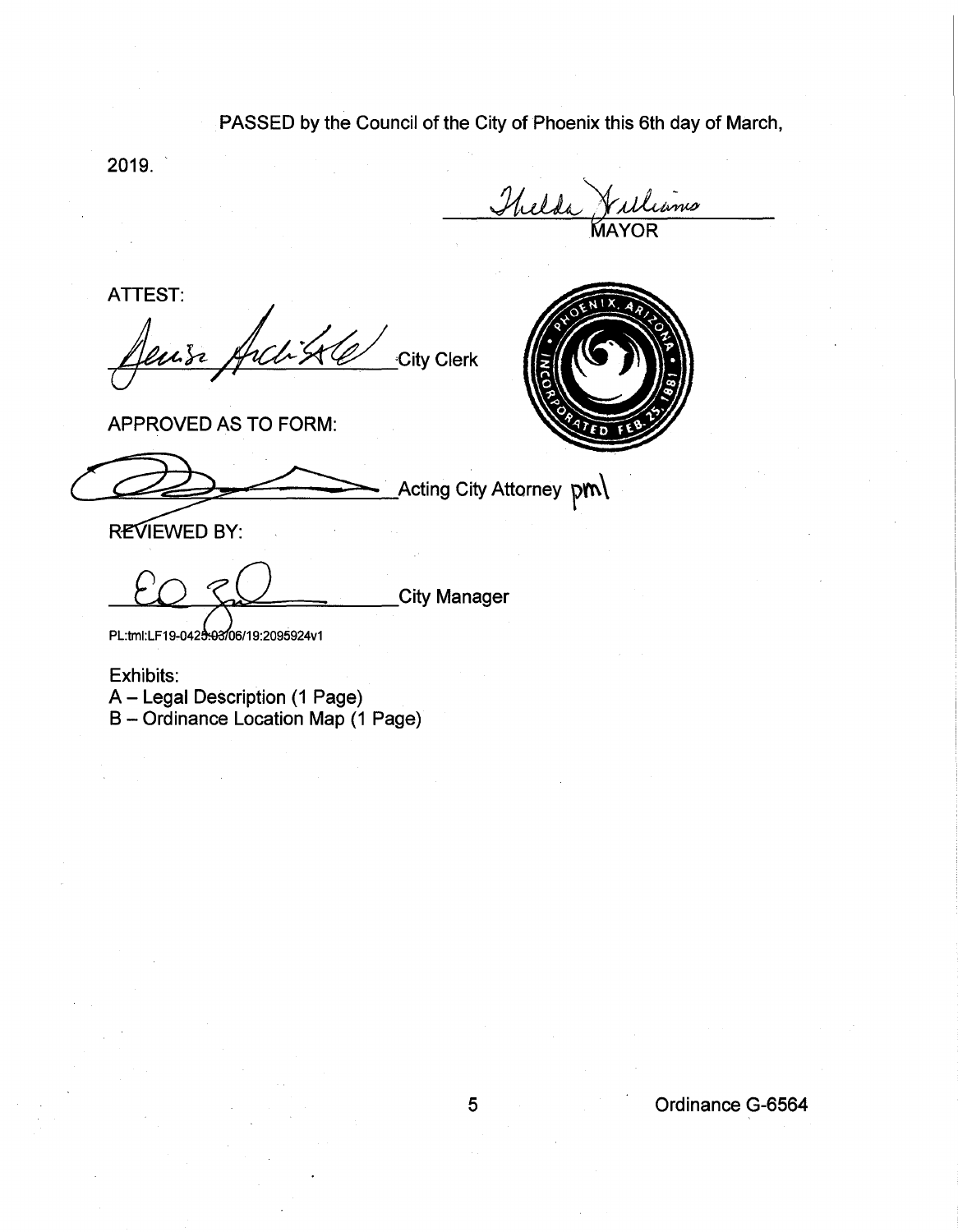## EXHIBIT A

## LEGAL DESCRIPTION FOR Z-44-18-6

LEGAL DESCRIPTION:

LOT 2 (PER TITLE REPORT):

THE LAND REFERRED TO HEREIN BELOW IS SITUATED PHOENIX, IN THE COUNTY OF MARICOPA, STATE OF ARIZONA, AND IS DESCRIBED AS FOLLOWS: LOT 2, OF ARCADIA HIGH SCHOOL, ACCORDING TO BOOK 1248 OF MAPS, PAGE 49, RECORDS OF MARICOPA COUNTY, ARIZONA.

LOT 2 (METES AND BOUNDS, SEE BK 1259, PG 08, MCR):

THAT PART OF THE NORTHEAST QUARTER OF SECTION 30, TOWNSHIP 2 NORTH, RANGE 4 EAST OF THE GILA AND SALT RIVER MERIDIAN, MARICOPA COUNTY ARIZONA, BEING PARTICULARLY DESCRIBED AS FOLLOWS:

COMMENCING AT THE NORTH QUARTER CORNER OF SAID SECTION 30, FROM WHICH THE NORTHEAST CORNER OF SAID SECTION 30 BEARS SOUTH 87°51'48" EAST, A DISTANCE OF 2684.68 FEET;

THENCE SOUTH 0°17'18" WEST, ALONG THE MID-SECTION LINE OF SAID SECTION 30, A DISTANCE OF 993.73 FEET TO A POINT ON THE NORTH LINE OF THE SOUTH HALF OF THE SOUTHWEST QUARTER OF THE NORTHWEST QUARTER OF THE NORTHEAST QUARTER OF SAID SECTION 30;

THENCE, DEPARTING FROM SAID MID-SECTION LINE, SOUTH 87°57'36" EAST, ALONG SAID NORTH LINE, A DISTANCE OF 40.02 FEET TO A POINT ON THE EAST RIGHT-OF-WAY LINE OF 44TH STREET, ALSO BEING THE POINT OF BEGINNING OF THE HEREIN DESCRIBED PART;

THENCE CONTINUING SOUTH 87°57'36" EAST, ALONG SAID NORTH LINE, A DISTANCE OF 428.06 FEET;

THENCE, DEPARTING FROM SAID NORTH LINE, SOUTH 0°54'31" WEST, A DISTANCE OF 330.68 FEET TO A POINT ON THE SOUTH LINE OF THE NORTH HALF OF THE NORTHEAST QUARTER OF SAID SECTION 30;

THENCE NORTH 87°59'13" WEST, ALONG SAID SOUTH LINE, A DISTANCE OF 424.47 FEET TO A POINT ON THE EAST RIGHT-OF-WAY LINE OF SAID 44TH STREET;

THENCE NORTH 0°17'18" EAST, ALONG SAID EAST RIGHT-OF-WAY LINE, A DISTANCE OF 330.98 FEET TO THE POINT OF BEGINNING.